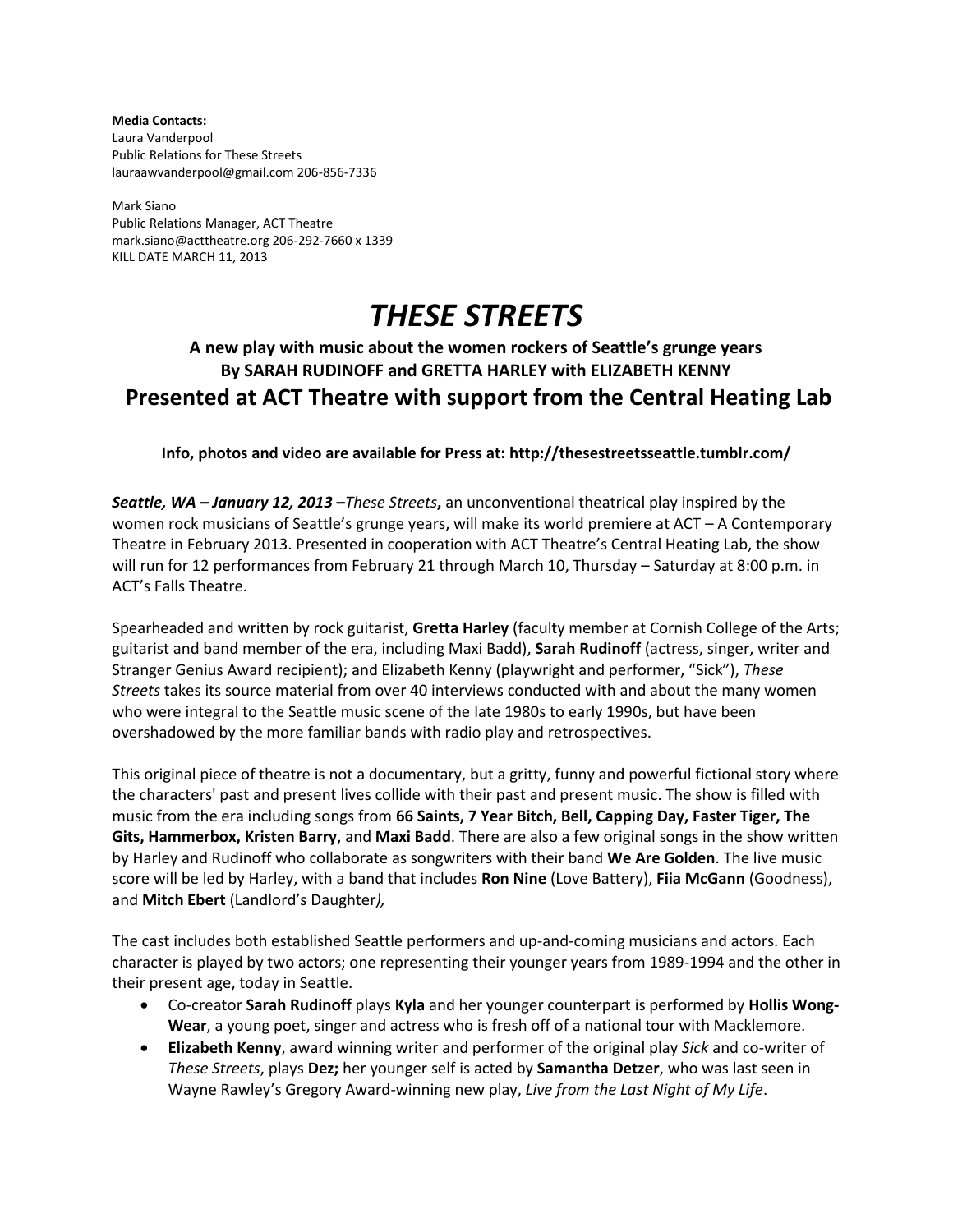- The character of **Christine** is played both by **Imogen Love**, early company member at both Annex and the Empty Space, and **Terri Weagant**, who, as a young actress has already earned a Gregory Award nomination and a Footlight Award.
- **Gina Malvestuto**, a rocking actress from the Empty Space Theatre shares the role of **Ingrid** with recent Cornish graduate **Eden Schwartz**.
- **Bryan** is played by both 2012's most diverse actor **John Q Smith** (*Torso, The Bells*) and guitar player and actor **Evan Crockett**.
- Rounding out the young cast is **Peter Richards** of the band Dude York, who is featured as an actor and musician in the show.

*These Streets* is directed by **Amy Poisson**, who spent nearly 20 years as a stage and production manager at theatres all over the city, including The Empty Space, Intiman and Seattle Rep, before transitioning to directing five years ago. As a director, she has worked at Annex Theatre, Seattle Shakespeare Company and Live Girls! Amy will lead a seasoned team of designers including **Robert Aguilar** (lighting), **Harmony Arnold** (Costumes), **Robertson Witmer** (Sound) and **Montana Tippett** (Set).

While the performance is the core of the project, **These Streets** also aims to illuminate the stories and music of the real life women who were involved in the scene that changed a generation by creating an addendum to history with a filmed oral history project that will be archived at the Library of the University of Washington; a gallery exhibit at **[The Project Room](http://projectroomseattle.org/)** (a non-profit interdisciplinary art space in Seattle led by Jess Van Nostrand); and added online resources for the bands such as Wikipedia and YouTube pages.

These Streets is supported by 2011 Group Arts Project from 4 Culture and a 2013 CityArtist Award from the Office of Arts and Cultural Affairs – City of Seattle

#### *These Streets*

Preview February 21, 2013/ Opening Night February 22 Runs through March 10, 2013

#### **Tickets/Times**

\$15- \$30 Thursday – Saturday, 8:00 p.m. \*Show contains loud music, adult language and situations and is suitable for ages 14+

ACT Theatre Ticket Office: 206-292-7676 [www.acttheatre.org](http://www.acttheatre.org/)  700 Union Street, Seattle, WA 98101

#### About The Central Heating Lab

Launched in 2007, The Central Heating Lab at ACT serves as an incubator and catalyst for new works. ACT cultivates, produces, and presents artists working in all performance genres and provides an artistic home for a variety of local performance groups and artists. Relationships develop daily with individual actors, performers and playwrights while established partnerships with groups such as the Contemporary Classics, 14/48, TheFilmSchool, Collektor, Pinter Fortnightly, Seattle Dance Project, and Icicle Creek Theatre Festival grow and develop. New programs are added throughout the year. With year-round programming produced by The Central Heating Lab at ACT alongside ACT's Mainstage plays, ACT offers its patrons a unique opportunity to maximize their theatre experience – the ACTPass: all you